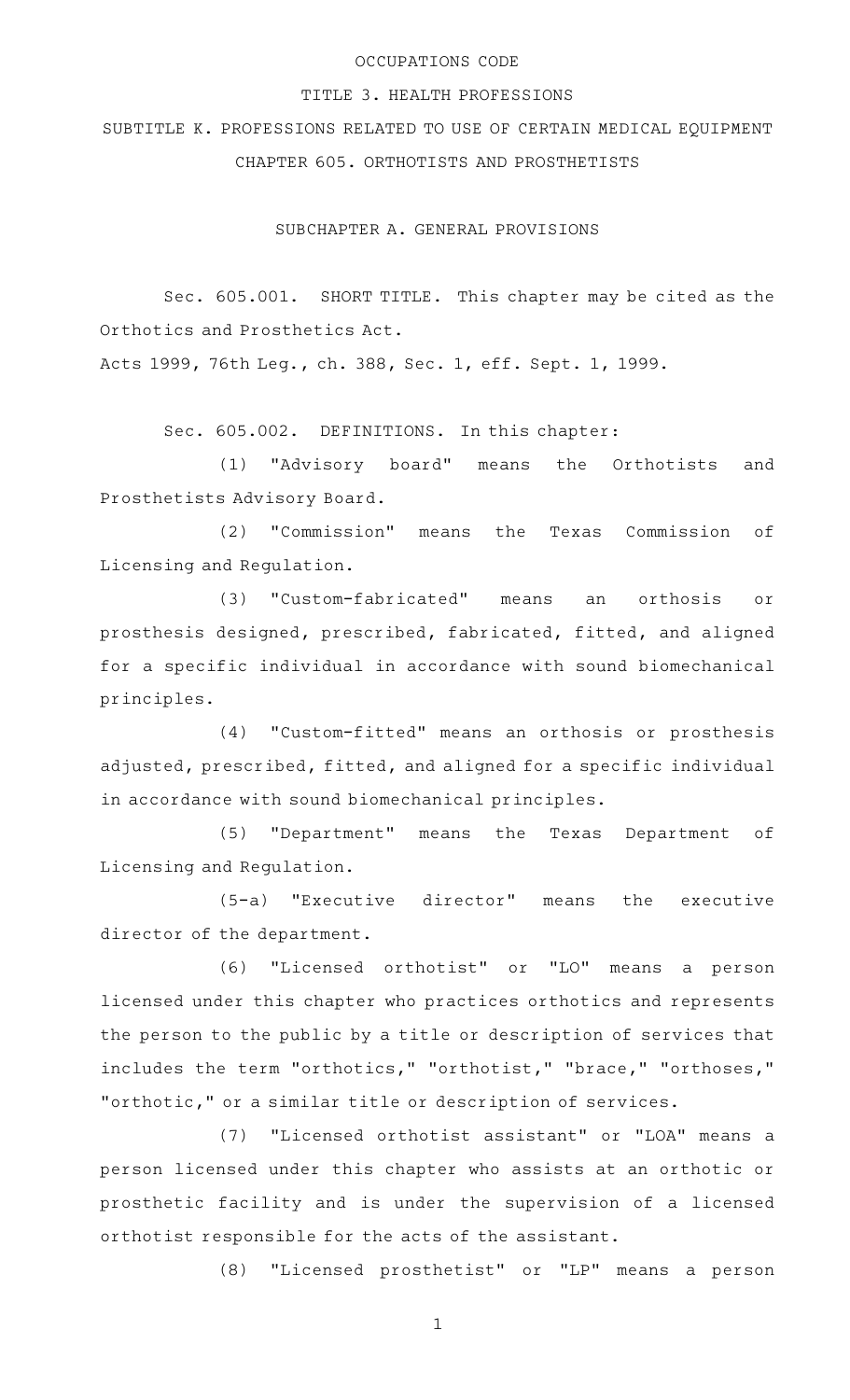licensed under this chapter who practices prosthetics and represents the person to the public by a title or description of services that includes the term "prosthetics," "prosthetist," "prostheses," "prosthetic," "artificial limb," or a similar title or description of services.

(9) "Licensed prosthetist assistant" or "LPA" means a person licensed under this chapter who assists at an orthotic or prosthetic facility and is under the supervision of a licensed prosthetist responsible for the acts of the assistant.

(10) "Licensed prosthetist orthotist" or "LPO" means a person licensed under this chapter who practices both orthotics and prosthetics and represents the person to the public by a title or description of services that includes the terms "prosthetics orthotics," "prosthetist orthotist," "prosthetic orthotic," "artificial limb," "brace," or a similar title or description of services.

(11) "Licensed prosthetist orthotist assistant" or "LPOA" means a person licensed under this chapter who assists at an orthotic or prosthetic facility and is under the supervision of a licensed prosthetist orthotist or a licensed prosthetist and licensed orthotist responsible for the acts of the assistant.

(12) "Orthosis" means a custom-fabricated or custom-fitted medical device designed to provide for the support, alignment, prevention, or correction of a neuromuscular or musculoskeletal disease, injury, or deformity. The term does not include a fabric or elastic support, corset, arch support, low-temperature plastic splint, truss, elastic hose, cane, crutch, soft cervical collar, orthosis for diagnostic or evaluation purposes, dental appliance, or any other similar device carried in stock and sold by a drugstore, department store, or corset shop.

(13) "Orthotic or prosthetic facility" means a location, including a building or office, where the profession and practice of orthotics or prosthetics normally takes place.

(14) "Orthotics" means the science and practice of measuring, designing, fabricating, assembling, fitting, adjusting, or servicing an orthosis under an order from a licensed physician, chiropractor, or podiatrist, or an advanced practice nurse or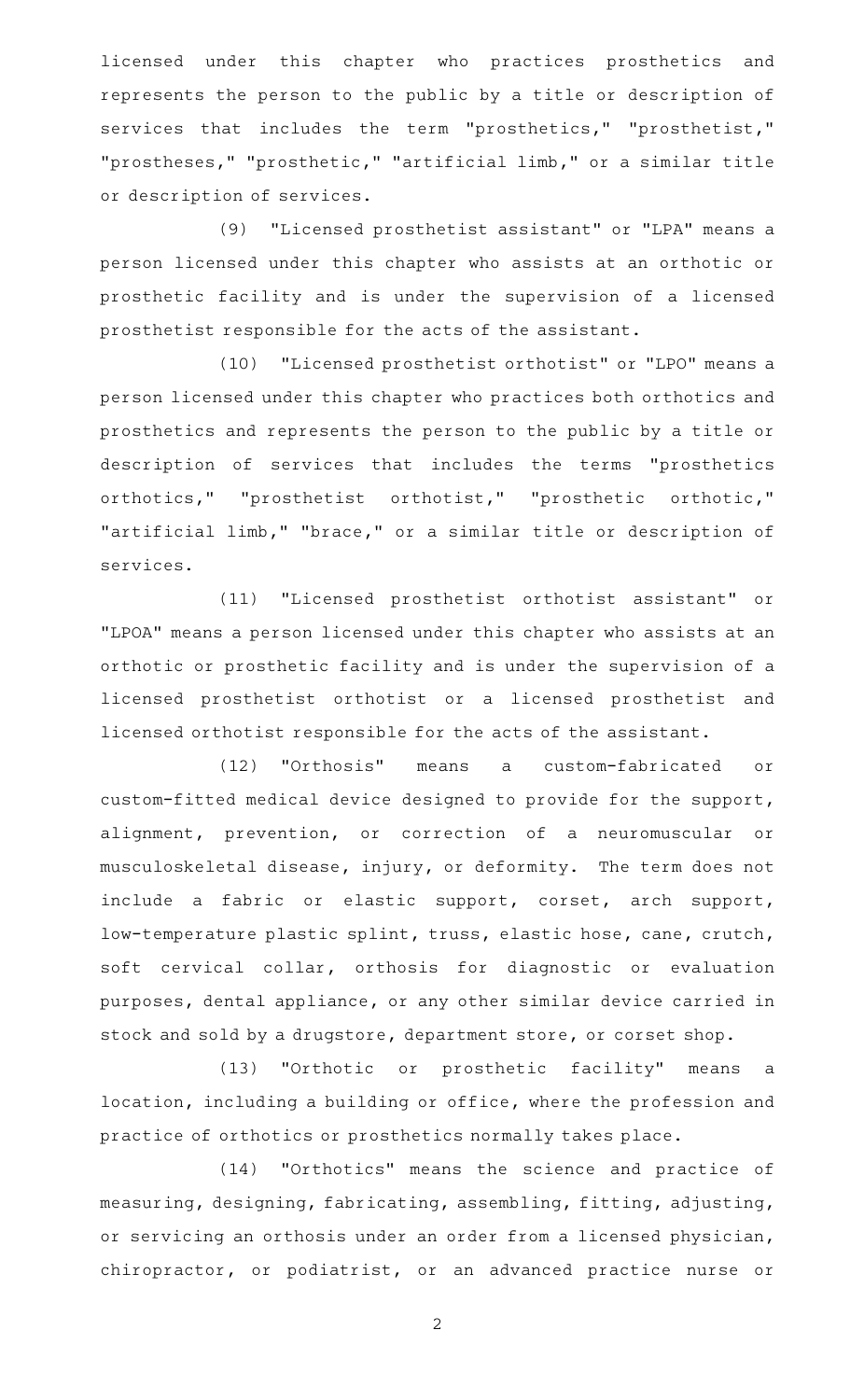physician assistant acting under the delegation and supervision of a licensed physician as provided by Subchapter [B,](http://www.statutes.legis.state.tx.us/GetStatute.aspx?Code=OC&Value=157.051) Chapter [157](http://www.statutes.legis.state.tx.us/GetStatute.aspx?Code=OC&Value=157), and rules adopted by the Texas Medical Board, for the correction or alleviation of a neuromuscular or musculoskeletal dysfunction, disease, injury, or deformity.

(15) "Person" means an individual, corporation, partnership, association, or other organization.

(16) "Profession of orthotics or prosthetics" means allied health care medical services used to identify, prevent, correct, or alleviate acute or chronic neuromuscular or musculoskeletal dysfunctions of the human body that support and provide rehabilitative health care services concerned with the restoration of function, prevention, or progression of disabilities resulting from disease, injury, or congenital anomalies. Orthotic and prosthetic services include direct patient care, including consultation, evaluation, treatment, education, and advice to maximize the rehabilitation potential of disabled individuals.

(17) "Prosthesis" means a custom-fabricated or custom-fitted medical device used to replace a missing limb, appendage, or other external human body part but that is not surgically implanted. The term includes an artificial limb, hand, or foot. The term does not include:

 $(A)$  an artificial eye, ear, finger, or toe;

 $(B)$  a dental appliance;

(C) a cosmetic device, including an artificial breast, eyelash, or wig; or

(D) another device that does not have a significant impact on the musculoskeletal functions of the body.

(18) "Prosthetics" means the science and practice of measuring, designing, fabricating, assembling, fitting, adjusting, or servicing a prosthesis under an order from a licensed physician, chiropractor, or podiatrist, or an advanced practice nurse or physician assistant acting under the delegation and supervision of a licensed physician as provided by Subchapter [B,](http://www.statutes.legis.state.tx.us/GetStatute.aspx?Code=OC&Value=157.051) Chapter [157](http://www.statutes.legis.state.tx.us/GetStatute.aspx?Code=OC&Value=157), and rules adopted by the Texas Medical Board.

(19) Repealed by Acts 2019, 86th Leg., R.S., Ch. 1144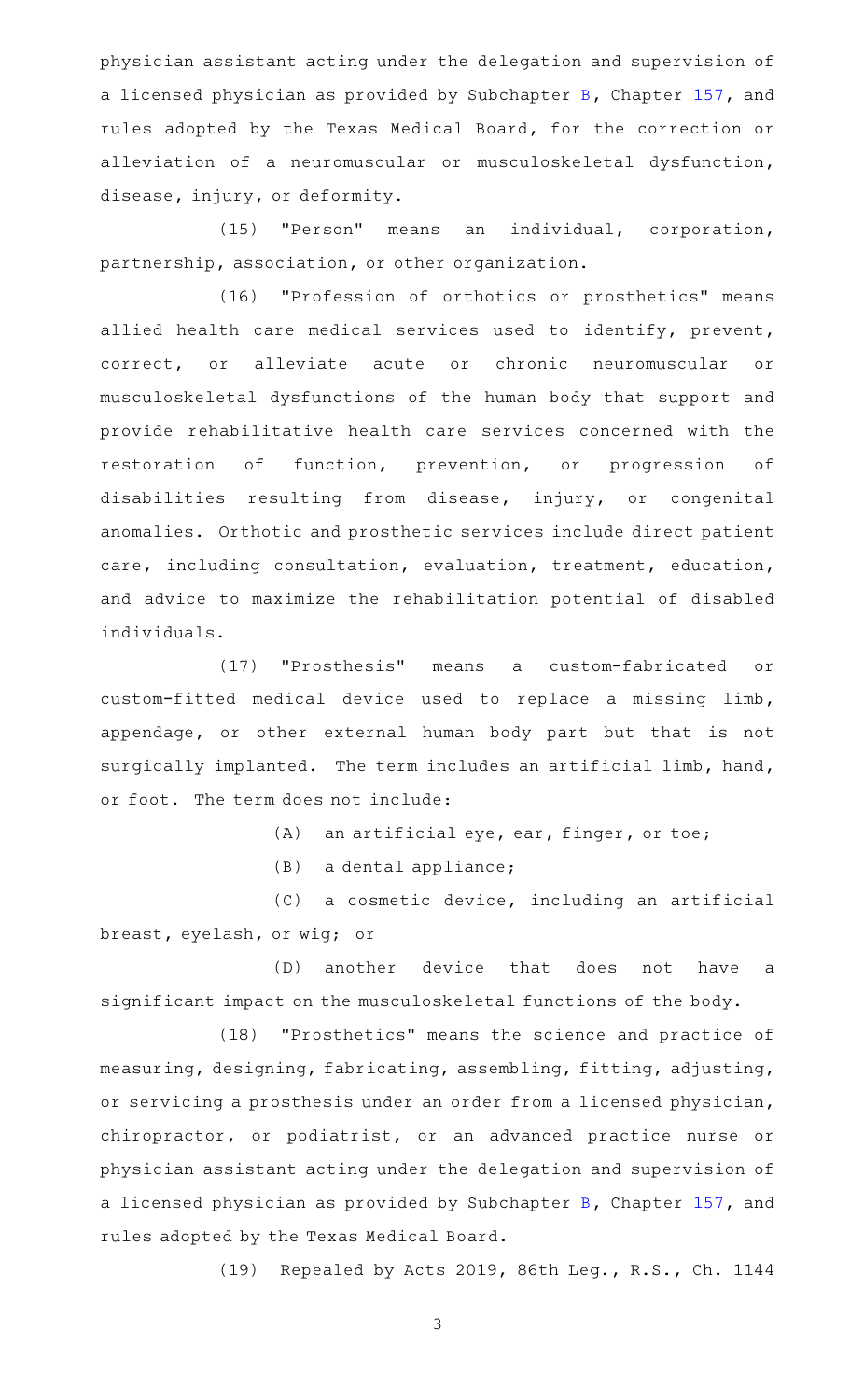(H.B. [2847\)](http://www.legis.state.tx.us/tlodocs/86R/billtext/html/HB02847F.HTM), Sec. 11.001(1), eff. September 1, 2019.

(20) Repealed by Acts 2019, 86th Leg., R.S., Ch. 1144 (H.B. [2847\)](http://www.legis.state.tx.us/tlodocs/86R/billtext/html/HB02847F.HTM), Sec. 11.001(1), eff. September 1, 2019.

(21) Repealed by Acts 2019, 86th Leg., R.S., Ch. 1144 (H.B. [2847\)](http://www.legis.state.tx.us/tlodocs/86R/billtext/html/HB02847F.HTM), Sec. 11.001(1), eff. September 1, 2019. Acts 1999, 76th Leg., ch. 388, Sec. 1, eff. Sept. 1, 1999. Amended by:

Acts 2011, 82nd Leg., R.S., Ch. 545 (H.B. [2703](http://www.legis.state.tx.us/tlodocs/82R/billtext/html/HB02703F.HTM)), Sec. 1, eff. September 1, 2011.

Acts 2015, 84th Leg., R.S., Ch. 1 (S.B. [219](http://www.legis.state.tx.us/tlodocs/84R/billtext/html/SB00219F.HTM)), Sec. 5.209, eff. April 2, 2015.

Acts 2015, 84th Leg., R.S., Ch. 1 (S.B. [219](http://www.legis.state.tx.us/tlodocs/84R/billtext/html/SB00219F.HTM)), Sec. 5.318(10), eff. April 2, 2015.

Acts 2015, 84th Leg., R.S., Ch. 838 (S.B. [202](http://www.legis.state.tx.us/tlodocs/84R/billtext/html/SB00202F.HTM)), Sec. 1.166, eff. September 1, 2015.

Acts 2019, 86th Leg., R.S., Ch. 1144 (H.B. [2847\)](http://www.legis.state.tx.us/tlodocs/86R/billtext/html/HB02847F.HTM), Sec. 11.001(1), eff. September 1, 2019.

SUBCHAPTER B. ORTHOTISTS AND PROSTHETISTS ADVISORY BOARD

Sec. 605.052. ADVISORY BOARD MEMBERSHIP. (a) The advisory board consists of seven members appointed by the presiding officer of the commission with the approval of the commission as follows:

(1) two licensed orthotist members who each have practiced orthotics for the five years preceding the date of appointment;

(2) two licensed prosthetist members who each have practiced prosthetics for the five years preceding the date of appointment;

(3) one licensed prosthetist orthotist member who has practiced orthotics and prosthetics for the five years preceding the date of appointment;

 $(4)$  one member who is a representative of the public who uses an orthosis; and

 $(5)$  one member who is a representative of the public who uses a prosthesis.

(b) Appointments to the advisory board shall be made without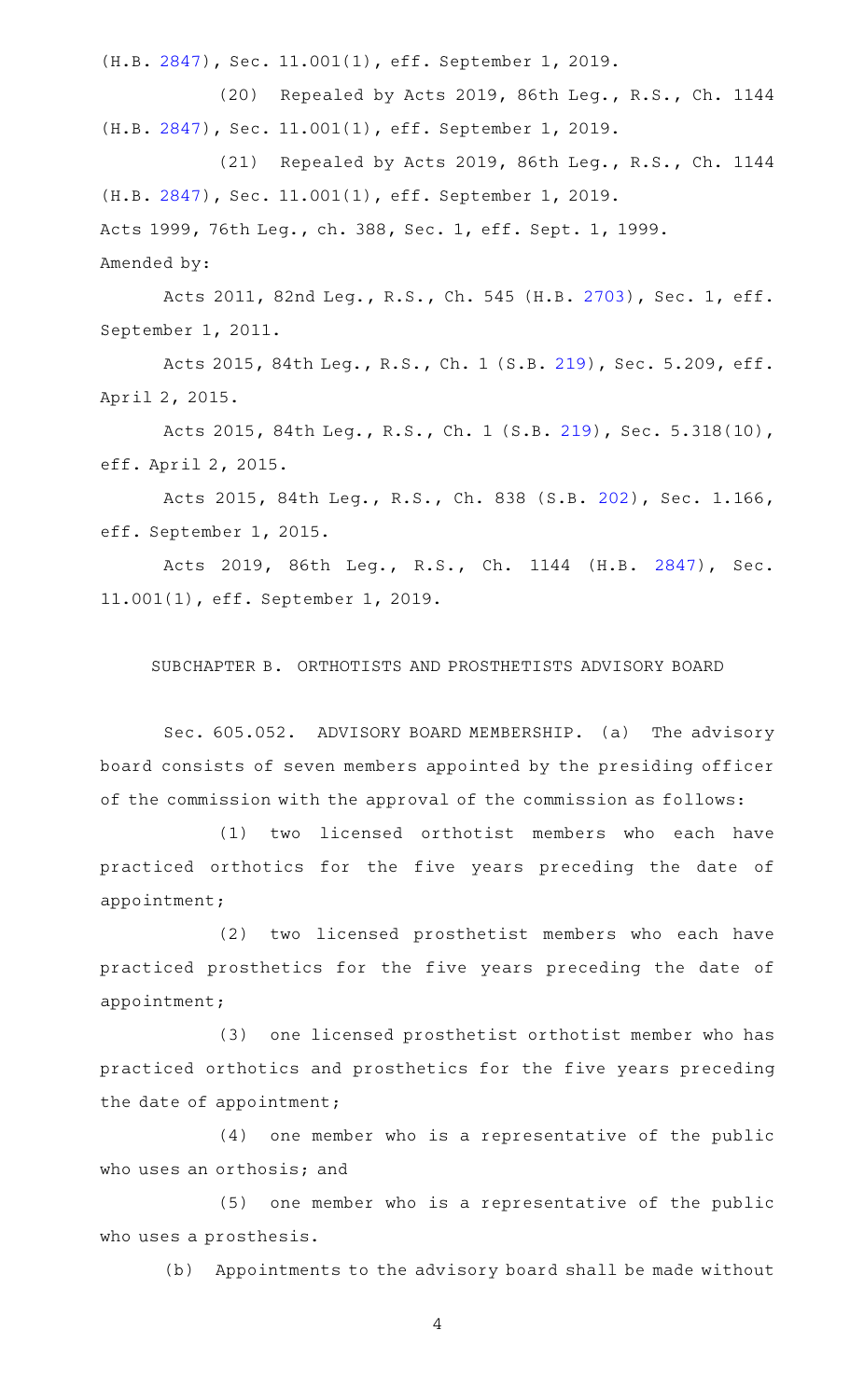regard to the race, color, disability, sex, religion, age, or national origin of the appointee.

Acts 1999, 76th Leg., ch. 388, Sec. 1, eff. Sept. 1, 1999. Amended by Acts 2003, 78th Leg., ch. 1170, Sec. 30.01, eff. Sept. 1, 2003. Amended by:

Acts 2015, 84th Leg., R.S., Ch. 838 (S.B. [202](http://www.legis.state.tx.us/tlodocs/84R/billtext/html/SB00202F.HTM)), Sec. 1.168, eff. September 1, 2015.

Sec. 605.0521. DUTIES OF ADVISORY BOARD. The advisory board shall provide advice and recommendations to the department on technical matters relevant to the administration of this chapter. Added by Acts 2015, 84th Leg., R.S., Ch. 838 (S.B. [202\)](http://www.legis.state.tx.us/tlodocs/84R/billtext/html/SB00202F.HTM), Sec. 1.169, eff. September 1, 2015.

Sec. 605.055. TERMS; VACANCY. (a) Members of the advisory board serve staggered six-year terms. The terms of two or three members expire on February 1 of each odd-numbered year.

(b) If a vacancy occurs during a member's term, the presiding officer of the commission, with the commission 's approval, shall appoint a replacement who meets the qualifications for the vacant position to serve for the remainder of the term. Acts 1999, 76th Leg., ch. 388, Sec. 1, eff. Sept. 1, 1999. Amended by Acts 2003, 78th Leg., ch. 1170, Sec. 30.02, eff. Sept. 1, 2003. Amended by:

Acts 2015, 84th Leg., R.S., Ch. 838 (S.B. [202](http://www.legis.state.tx.us/tlodocs/84R/billtext/html/SB00202F.HTM)), Sec. 1.170, eff. September 1, 2015.

Sec. 605.056. PRESIDING OFFICER. The presiding officer of the commission, with the commission 's approval, shall designate a member of the advisory board to serve as the presiding officer of the advisory board for a term of one year. The presiding officer of the advisory board may vote on any matter before the advisory board. Acts 1999, 76th Leg., ch. 388, Sec. 1, eff. Sept. 1, 1999. Amended by:

Acts 2015, 84th Leg., R.S., Ch. 838 (S.B. [202](http://www.legis.state.tx.us/tlodocs/84R/billtext/html/SB00202F.HTM)), Sec. 1.171, eff. September 1, 2015.

Acts 2017, 85th Leg., R.S., Ch. 1105 (H.B. [4007](http://www.legis.state.tx.us/tlodocs/85R/billtext/html/HB04007F.HTM)), Sec. 7.001,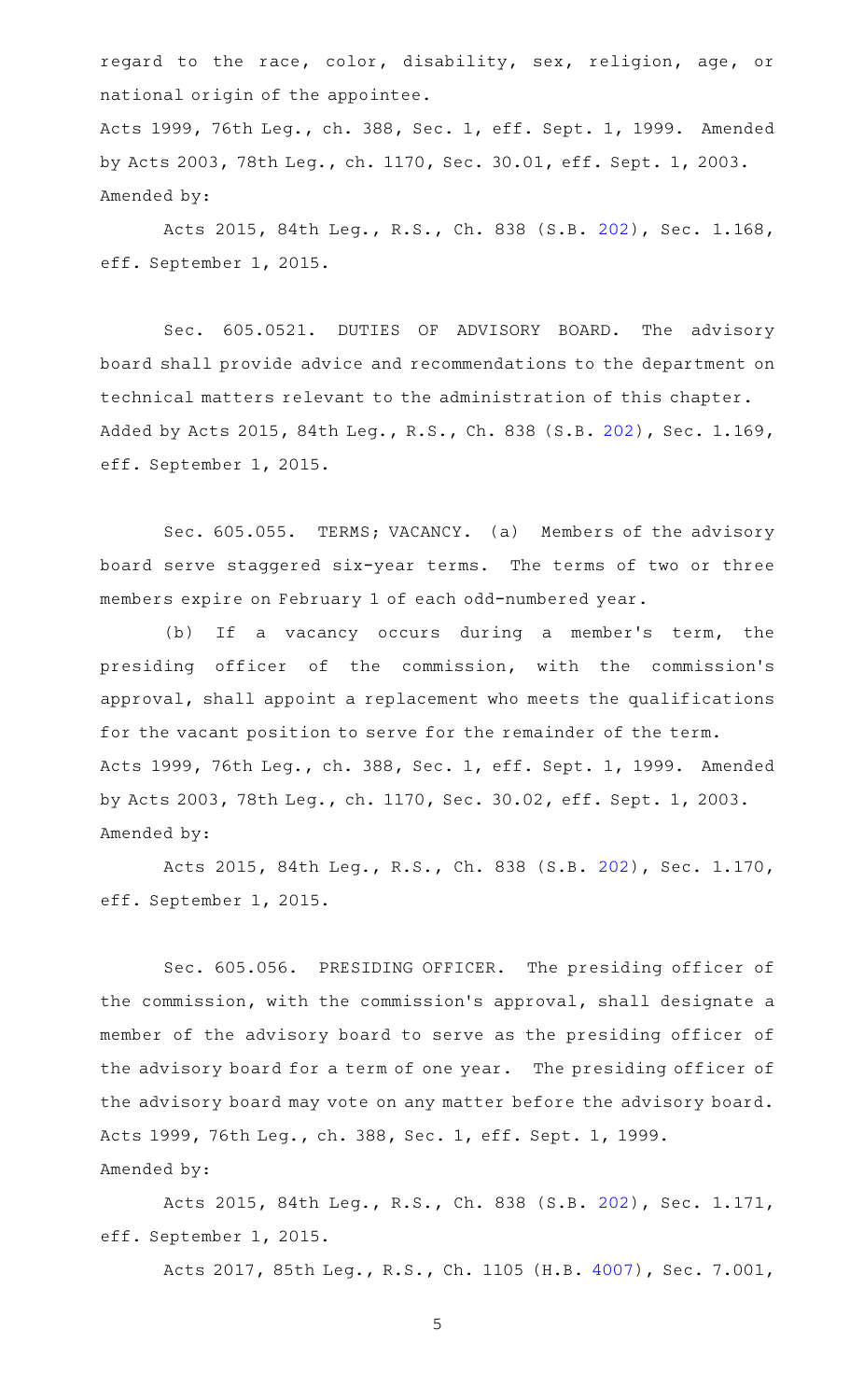Sec. 605.059. MEETINGS. (a) Repealed by Acts 2015, 84th Leg., R.S., Ch. 838 , Sec. 1.222(157), eff. September 1, 2015.

(b) The advisory board shall meet at the call of the presiding officer of the commission or the executive director.

(c) Four or more advisory board members may call a special meeting of the advisory board by providing written notice not less than 14 days before the date of the meeting to:

 $(1)$  the presiding officer of the commission;

 $(2)$  the executive director; and

(3) all other members of the advisory board.

(d) Not more than two special meetings of the advisory board may be called under Subsection (c) in a calendar year. Acts 1999, 76th Leg., ch. 388, Sec. 1, eff. Sept. 1, 1999. Amended by:

Acts 2015, 84th Leg., R.S., Ch. 838 (S.B. [202](http://www.legis.state.tx.us/tlodocs/84R/billtext/html/SB00202F.HTM)), Sec. 1.172, eff. September 1, 2015.

Acts 2015, 84th Leg., R.S., Ch. 838 (S.B. [202\)](http://www.legis.state.tx.us/tlodocs/84R/billtext/html/SB00202F.HTM), Sec. 1.222(157), eff. September 1, 2015.

### SUBCHAPTER D. POWERS AND DUTIES

Sec. 605.151. GENERAL POWERS AND DUTIES. The executive director shall administer and enforce this chapter.

Acts 1999, 76th Leg., ch. 388, Sec. 1, eff. Sept. 1, 1999. Amended by Acts 2001, 77th Leg., ch. 1420, Sec. 14.343(a), eff. Sept. 1, 2001.

Amended by:

Acts 2015, 84th Leg., R.S., Ch. 838 (S.B. [202](http://www.legis.state.tx.us/tlodocs/84R/billtext/html/SB00202F.HTM)), Sec. 1.173, eff. September 1, 2015.

Sec. 605.155. EXAMINATIONS. The department must approve any examination required for a license under this chapter. Each examination shall be offered at least once each year. Acts 1999, 76th Leg., ch. 388, Sec. 1, eff. Sept. 1, 1999. Amended by: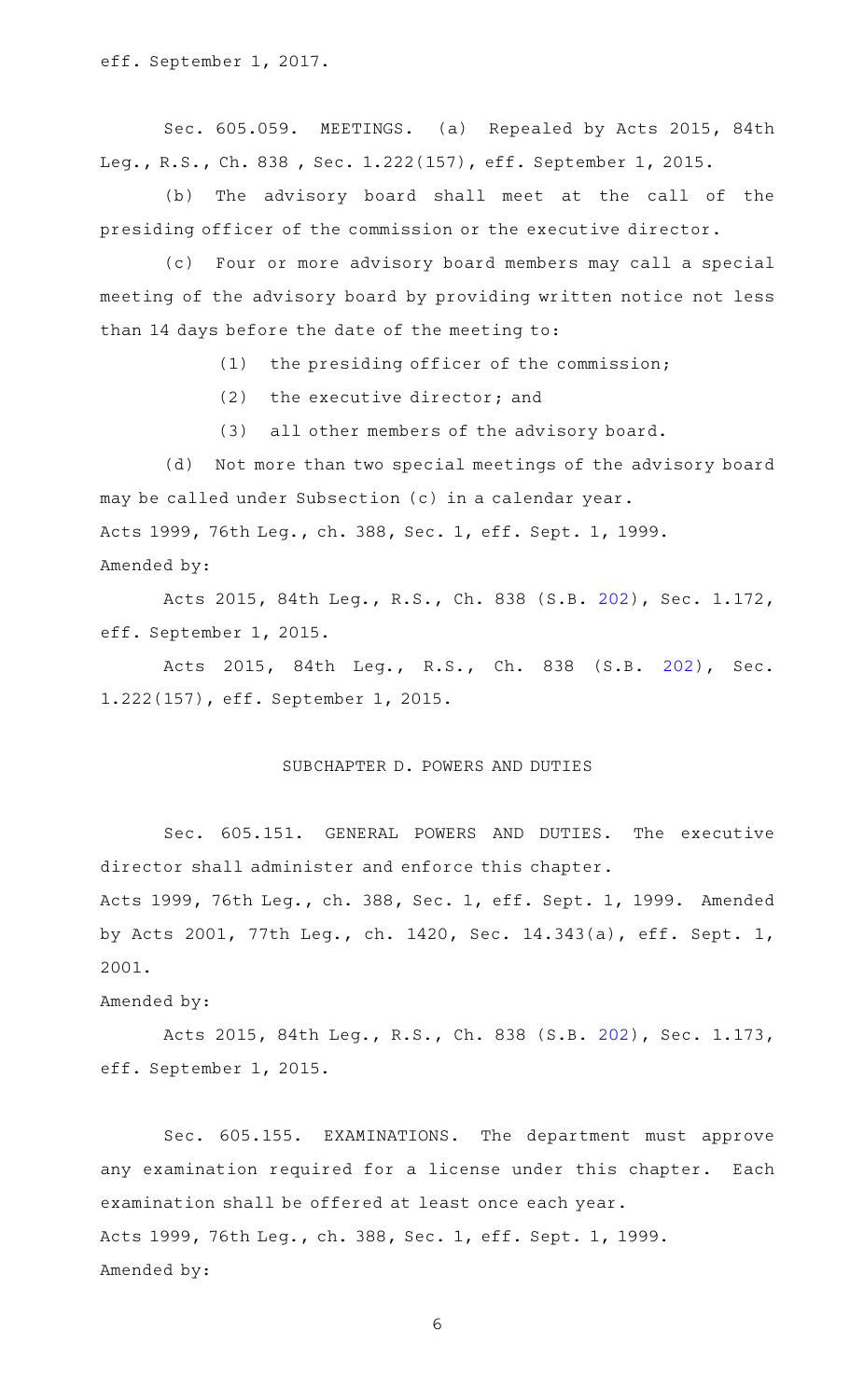Acts 2015, 84th Leg., R.S., Ch. 838 (S.B. [202](http://www.legis.state.tx.us/tlodocs/84R/billtext/html/SB00202F.HTM)), Sec. 1.174, eff. September 1, 2015.

# SUBCHAPTER F. LICENSE, REGISTRATION, AND ACCREDITATION REQUIREMENTS

Sec. 605.251. LICENSE REQUIRED. A person may not practice, attempt to practice, or offer to practice orthotics or prosthetics, act as an assistant to a person who practices orthotics or prosthetics, or in any way hold the person out as being able to practice orthotics or prosthetics unless the person holds a license under this chapter.

Acts 1999, 76th Leg., ch. 388, Sec. 1, eff. Sept. 1, 1999. Amended by:

Acts 2015, 84th Leg., R.S., Ch. 838 (S.B. [202](http://www.legis.state.tx.us/tlodocs/84R/billtext/html/SB00202F.HTM)), Sec. 1.178, eff. September 1, 2015.

Sec. 605.2515. ADDITIONAL LICENSE: DEVICE MANUFACTURER. A person licensed to practice orthotics or prosthetics who measures, designs, fabricates, fits, assembles, adjusts, or services an orthosis or a prosthesis under an order from a licensed physician, chiropractor, or podiatrist, or an advanced practice nurse or physician assistant acting under the delegation and supervision of a licensed physician as provided by Subchapter [B,](http://www.statutes.legis.state.tx.us/GetStatute.aspx?Code=OC&Value=157.051) Chapter [157](http://www.statutes.legis.state.tx.us/GetStatute.aspx?Code=OC&Value=157), and rules adopted by the Texas Medical Board, for a specific patient is exempt from licensing as a device manufacturer under Subchapter [L](http://www.statutes.legis.state.tx.us/GetStatute.aspx?Code=HS&Value=431.271), Chapter [431,](http://www.statutes.legis.state.tx.us/GetStatute.aspx?Code=HS&Value=431) Health and Safety Code. A person licensed to practice orthotics or prosthetics who fabricates or assembles an orthosis or a prosthesis without an order from a licensed physician, chiropractor, or podiatrist, or an advanced practice nurse or physician assistant acting under the delegation and supervision of a licensed physician as provided by Subchapter [B,](http://www.statutes.legis.state.tx.us/GetStatute.aspx?Code=OC&Value=157.051) Chapter [157](http://www.statutes.legis.state.tx.us/GetStatute.aspx?Code=OC&Value=157), and rules adopted by the Texas Medical Board, for a specific patient is required to be licensed as a device manufacturer under Subchapter [L,](http://www.statutes.legis.state.tx.us/GetStatute.aspx?Code=HS&Value=431.271) Chapter [431,](http://www.statutes.legis.state.tx.us/GetStatute.aspx?Code=HS&Value=431) Health and Safety Code.

Added by Acts 2009, 81st Leg., R.S., Ch. 220 (S.B. [1271](http://www.legis.state.tx.us/tlodocs/81R/billtext/html/SB01271F.HTM)), Sec. 1, eff. May 27, 2009.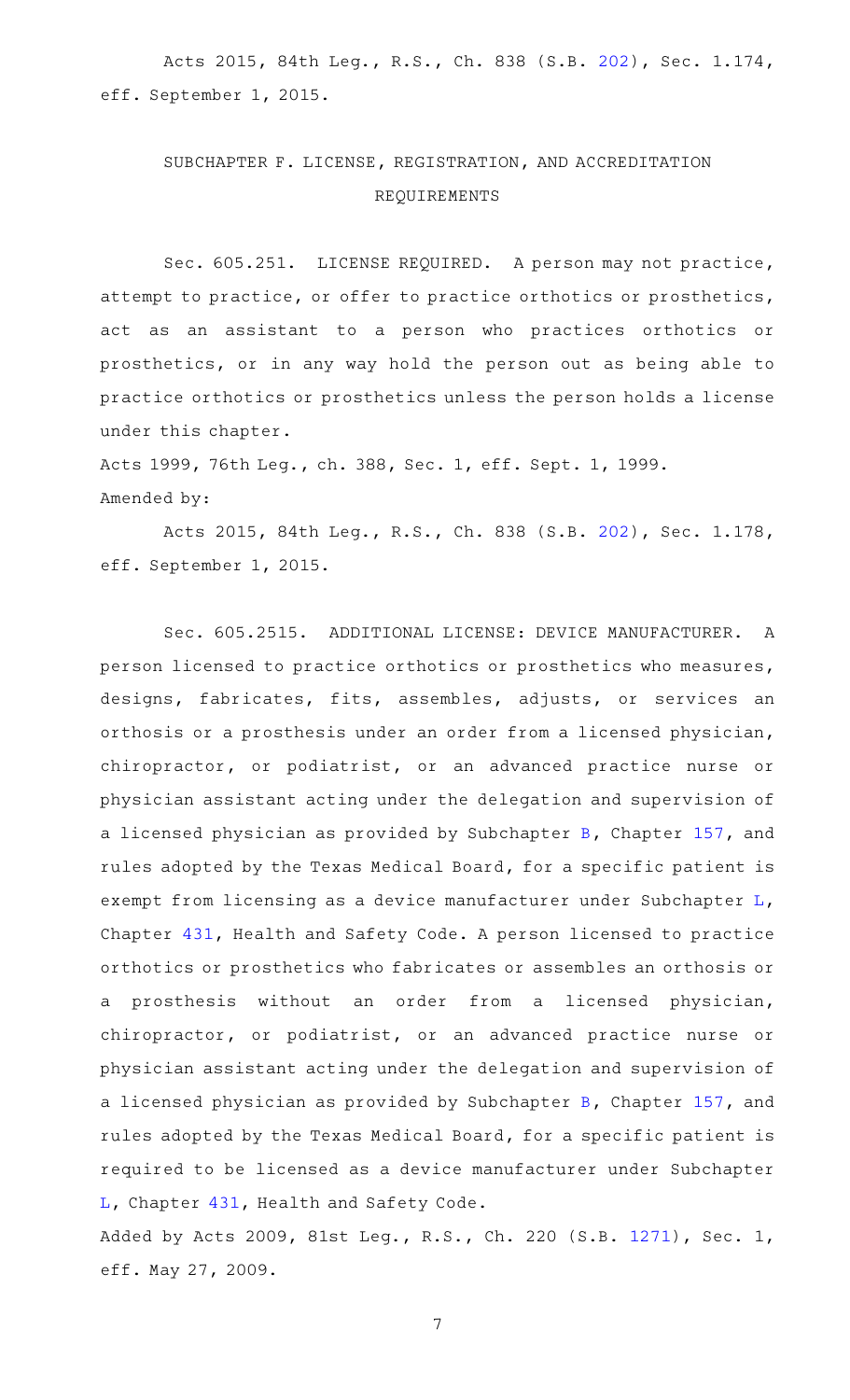Amended by:

Acts 2011, 82nd Leg., R.S., Ch. 545 (H.B. [2703](http://www.legis.state.tx.us/tlodocs/82R/billtext/html/HB02703F.HTM)), Sec. 2, eff. September 1, 2011.

Sec. 605.252. LICENSE ELIGIBILITY.

(a) To be eligible for a license to practice orthotics or prosthetics in this state, a person must:

(1) submit an application in the manner and on the form prescribed by the executive director;

 $(2)$  pay the nonrefundable application fee;

(3) have completed formal training, including the required hours of classroom education and clinical practice, in an area of study the commission by rule determines to be necessary and appropriate;

(4) have completed a clinical residency in the professional area for which a license is sought that complies with the standards, guidelines, or procedures established by the department for a clinical residency that is offered in this state or another state; and

(5) have passed each written and practical examination approved and required by the department.

(b) The requirements for a license established by commission rule must include the requirement that the applicant hold:

(1) a bachelor's or graduate degree in orthotics and prosthetics from:

(A) an education program recognized and accredited by the Commission on Accreditation of Allied Health Education Programs that is offered at an institution of higher education; or

(B) a practitioner education program that has education standards that are equivalent to or exceed the standards adopted by the Commission on Accreditation of Allied Health Education Programs; or

(2) a bachelor's degree in another subject and an orthotic or prosthetic certificate issued by a practitioner education program: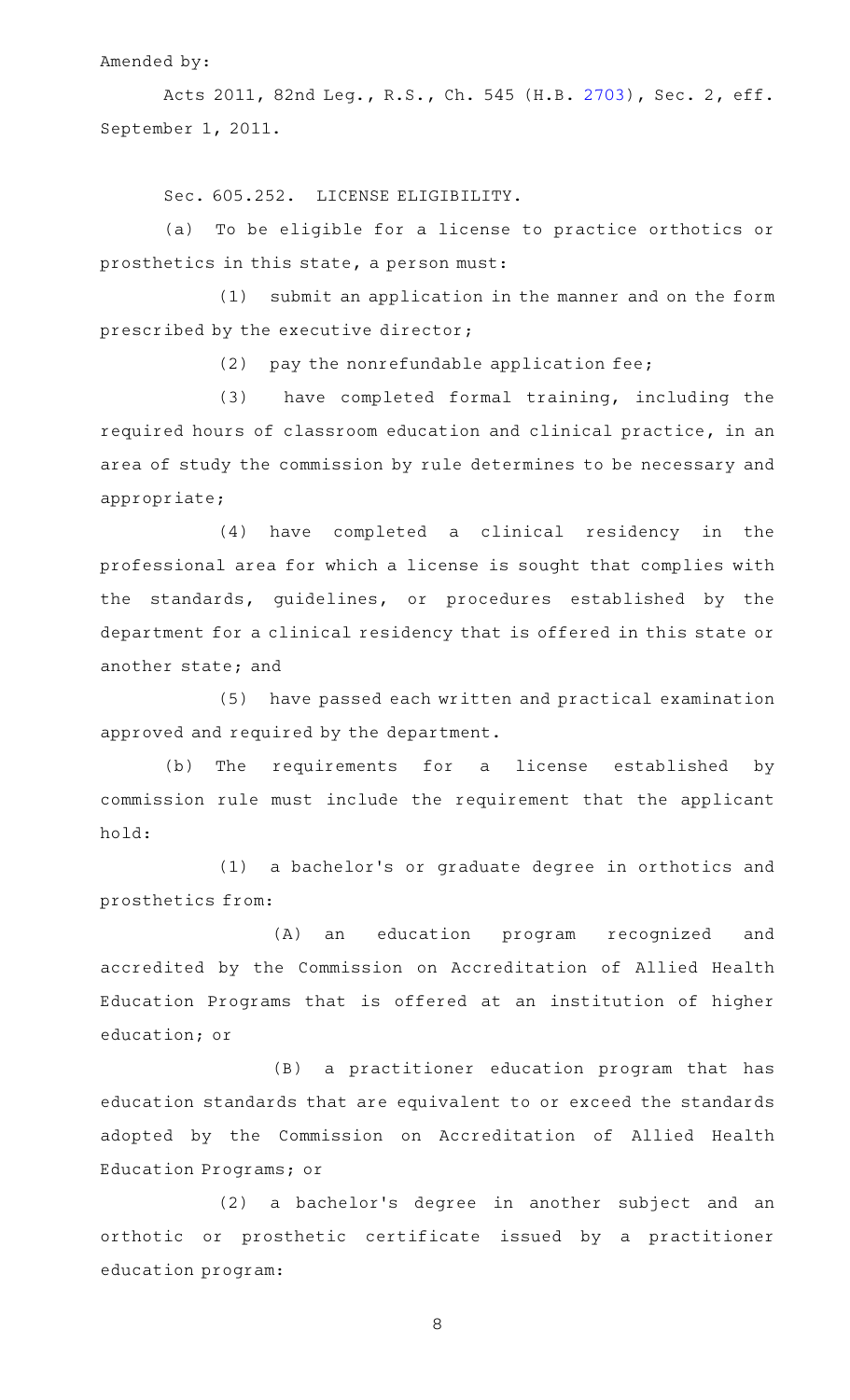(A) recognized and accredited by the Commission on Accreditation of Allied Health Education Programs; or

(B) that has education standards that are equivalent to or exceed the standards adopted by the Commission on Accreditation of Allied Health Education Programs.

(c) To meet the clinical residency requirements for a license, the applicant must complete a professional clinical residency that meets the requirements established by commission rule and is conducted under the direct supervision of a licensed orthotist, licensed prosthetist, or a licensed prosthetist orthotist in the discipline for which licensure is sought. The clinical residency requirements adopted by the commission must be equivalent to or exceed the standards set by the National Commission on Orthotic and Prosthetic Education.

(d) Repealed by Acts 2017, 85th Leg., R.S., Ch. 1105 (H.B. [4007](http://www.legis.state.tx.us/tlodocs/85R/billtext/html/HB04007F.HTM)), Sec. 7.006(1), eff. September 1, 2017. Acts 1999, 76th Leg., ch. 388, Sec. 1, eff. Sept. 1, 1999. Amended by:

Acts 2013, 83rd Leg., R.S., Ch. 511 (S.B. [141](http://www.legis.state.tx.us/tlodocs/83R/billtext/html/SB00141F.HTM)), Sec. 1, eff. June 14, 2013.

Acts 2015, 84th Leg., R.S., Ch. 838 (S.B. [202](http://www.legis.state.tx.us/tlodocs/84R/billtext/html/SB00202F.HTM)), Sec. 1.179, eff. September 1, 2015.

Acts 2017, 85th Leg., R.S., Ch. 1105 (H.B. [4007](http://www.legis.state.tx.us/tlodocs/85R/billtext/html/HB04007F.HTM)), Sec. 7.002, eff. September 1, 2017.

Acts 2017, 85th Leg., R.S., Ch. 1105 (H.B. [4007\)](http://www.legis.state.tx.us/tlodocs/85R/billtext/html/HB04007F.HTM), Sec. 7.006(1), eff. September 1, 2017.

Sec. 605.254. EXEMPTIONS FROM OR SUBSTITUTES FOR LICENSE REQUIREMENTS. (a) A person is entitled to an exemption from the license requirements established under Section [605.252](http://www.statutes.legis.state.tx.us/GetStatute.aspx?Code=OC&Value=605.252) if the person presents evidence satisfactory to the department that the person possesses unique qualifications to practice orthotics, prosthetics, or orthotics and prosthetics.

(b) Repealed by Acts 2015, 84th Leg., R.S., Ch. 838 , Sec. 1.222(169), eff. September 1, 2015.

(c) The department shall issue a license to a person who is determined to be eligible for a license under Subsection (a). A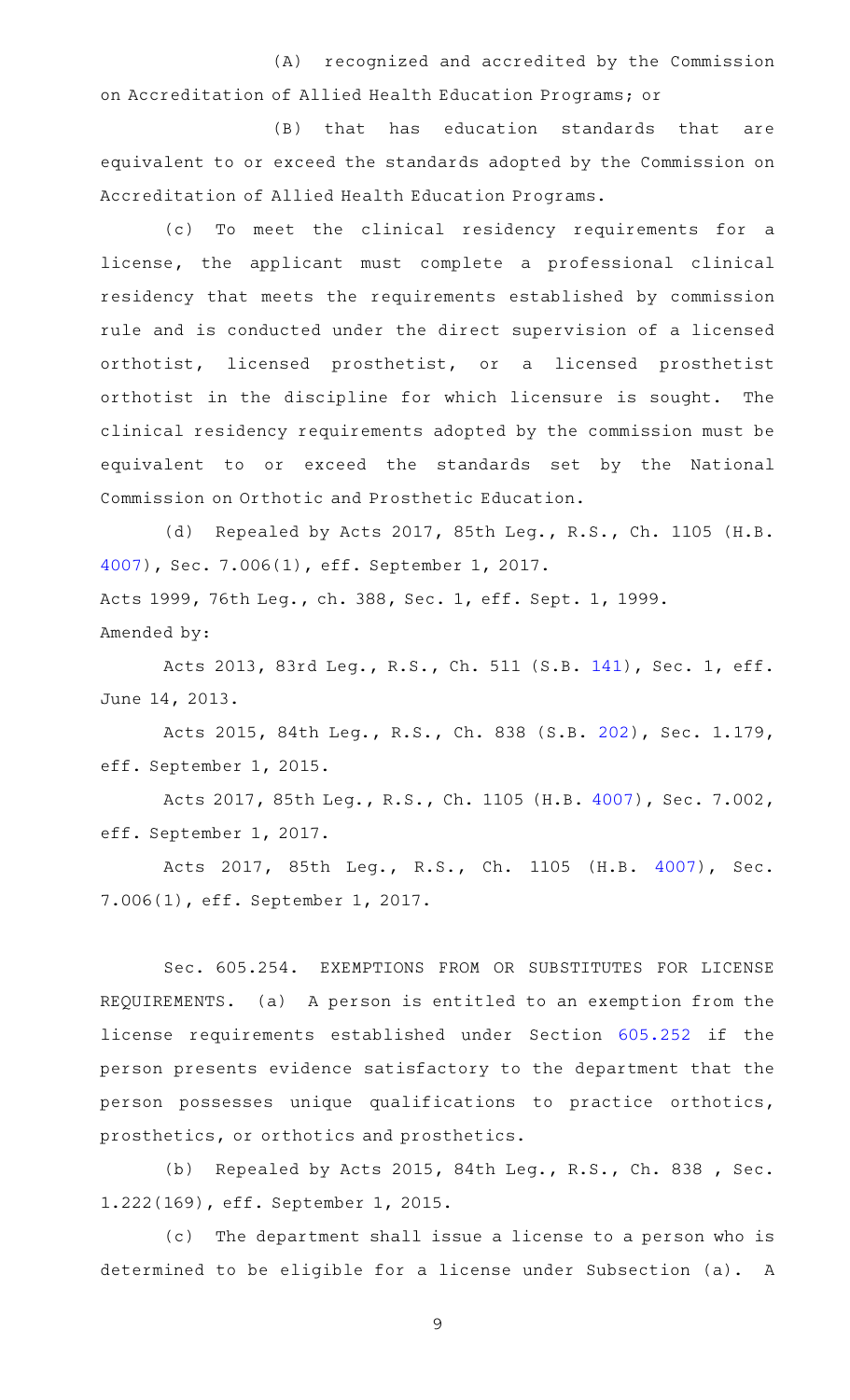person to whom a license is issued under this subsection is entitled to the same license privileges as if the person met the educational and vocational requirements of Section [605.252.](http://www.statutes.legis.state.tx.us/GetStatute.aspx?Code=OC&Value=605.252) The license holder is subject to the license renewal requirements established by the commission, other than the academic, clinical training, and examination requirements, which the commission may not impose as a condition of the person 's license.

Acts 1999, 76th Leg., ch. 388, Sec. 1, eff. Sept. 1, 1999. Amended by:

Acts 2015, 84th Leg., R.S., Ch. 838 (S.B. [202](http://www.legis.state.tx.us/tlodocs/84R/billtext/html/SB00202F.HTM)), Sec. 1.180, eff. September 1, 2015.

Acts 2015, 84th Leg., R.S., Ch. 838 (S.B. [202\)](http://www.legis.state.tx.us/tlodocs/84R/billtext/html/SB00202F.HTM), Sec. 1.222(169), eff. September 1, 2015.

Acts 2017, 85th Leg., R.S., Ch. 1105 (H.B. [4007](http://www.legis.state.tx.us/tlodocs/85R/billtext/html/HB04007F.HTM)), Sec. 7.003, eff. September 1, 2017.

Sec. 605.255. ASSISTANT LICENSE. (a) An applicant for a license as an orthotist assistant or prosthetist assistant must:

(1) submit an application in the manner and on a form prescribed by the executive director;

(2) pay the nonrefundable application fee established by the commission by rule; and

(3) present evidence satisfactory to the department that the applicant has completed an education program, including courses in the anatomical, biological, and physical sciences, and a clinical residency as prescribed and adopted by the commission by rule.

(b) An assistant licensed under this section may provide only ancillary patient care services, as defined by the commission by rule, in the discipline in which the assistant 's supervisor is licensed under this chapter.

(c) Repealed by Acts 2015, 84th Leg., R.S., Ch. 838 , Sec. 1.222(170), eff. September 1, 2015.

Acts 1999, 76th Leg., ch. 388, Sec. 1, eff. Sept. 1, 1999. Amended by:

Acts 2015, 84th Leg., R.S., Ch. 838 (S.B. [202](http://www.legis.state.tx.us/tlodocs/84R/billtext/html/SB00202F.HTM)), Sec. 1.181, eff. September 1, 2015.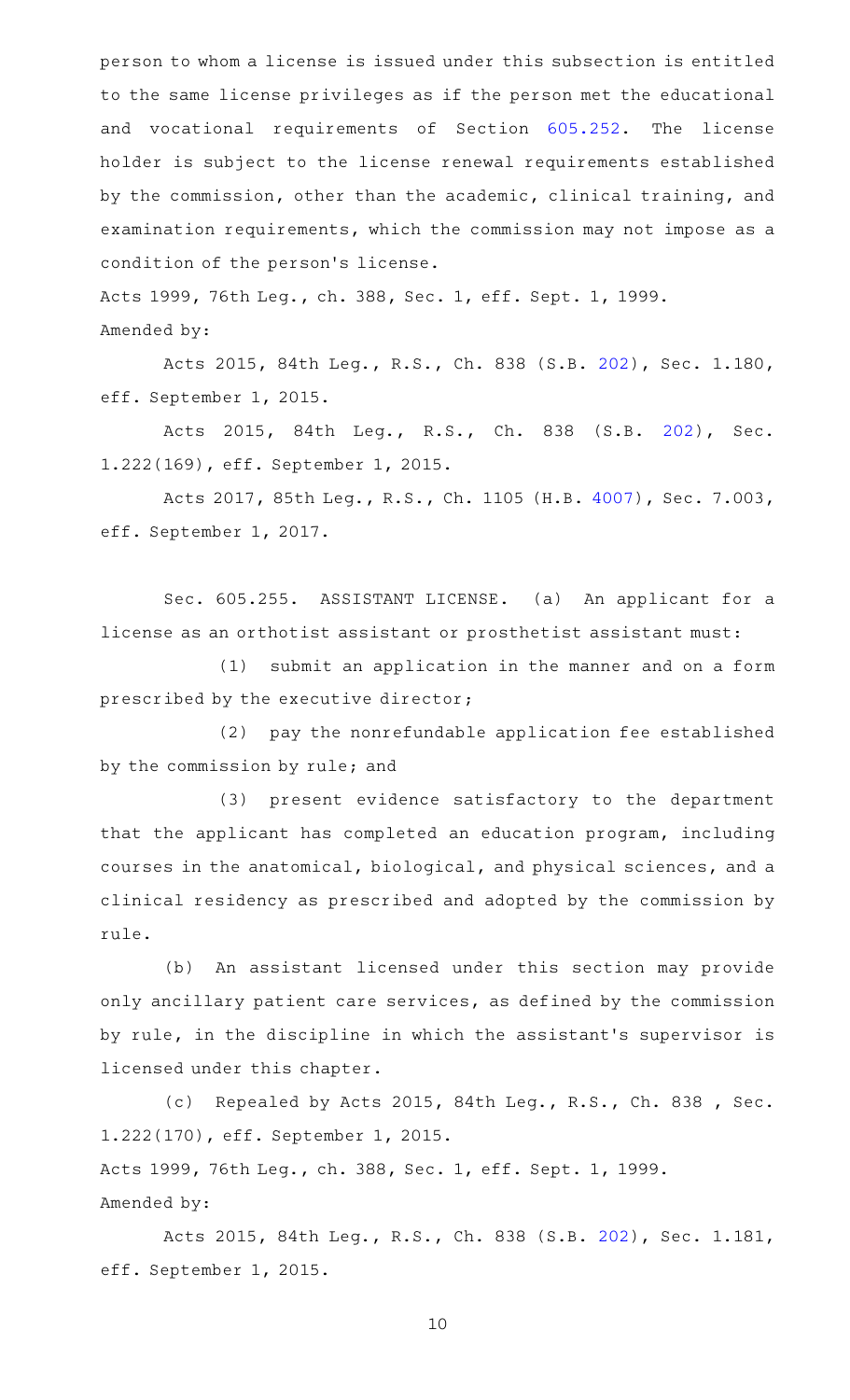Acts 2015, 84th Leg., R.S., Ch. 838 (S.B. [202\)](http://www.legis.state.tx.us/tlodocs/84R/billtext/html/SB00202F.HTM), Sec. 1.222(170), eff. September 1, 2015.

Sec. 605.256. ISSUANCE OF LICENSE OR REGISTRATION CERTIFICATE; TERM. (a) The department may issue a license or registration certificate under this chapter only to an individual.

(b) The department shall issue a license in orthotics or prosthetics to an applicant who meets the requirements provided under this chapter. A license may be granted in either orthotics or prosthetics, or in both, if the person meets the requirements established by the department.

(c) A license is valid for two years from the date issued and may be renewed before expiration. Acts 1999, 76th Leg., ch. 388, Sec. 1, eff. Sept. 1, 1999. Amended by:

Acts 2015, 84th Leg., R.S., Ch. 838 (S.B. [202](http://www.legis.state.tx.us/tlodocs/84R/billtext/html/SB00202F.HTM)), Sec. 1.182, eff. September 1, 2015.

Sec. 605.257. TEMPORARY LICENSE. (a) The department may issue a temporary license to an individual who:

(1) has applied for a license as an orthotist, prosthetist, or both;

(2) has regularly practiced orthotics, prosthetics, or both for the five years preceding the date of the application; and

(3) has been licensed by a state that has license requirements that are equal to or exceed the requirements of this chapter.

(b) A temporary license is valid for one year from the date issued. A temporary license may be renewed for not more than one additional year if the applicant presents evidence sufficient to the department of good cause for renewal.

Acts 1999, 76th Leg., ch. 388, Sec. 1, eff. Sept. 1, 1999. Amended by:

Acts 2015, 84th Leg., R.S., Ch. 838 (S.B. [202](http://www.legis.state.tx.us/tlodocs/84R/billtext/html/SB00202F.HTM)), Sec. 1.183, eff. September 1, 2015.

Acts 2017, 85th Leg., R.S., Ch. 1105 (H.B. [4007](http://www.legis.state.tx.us/tlodocs/85R/billtext/html/HB04007F.HTM)), Sec. 7.004,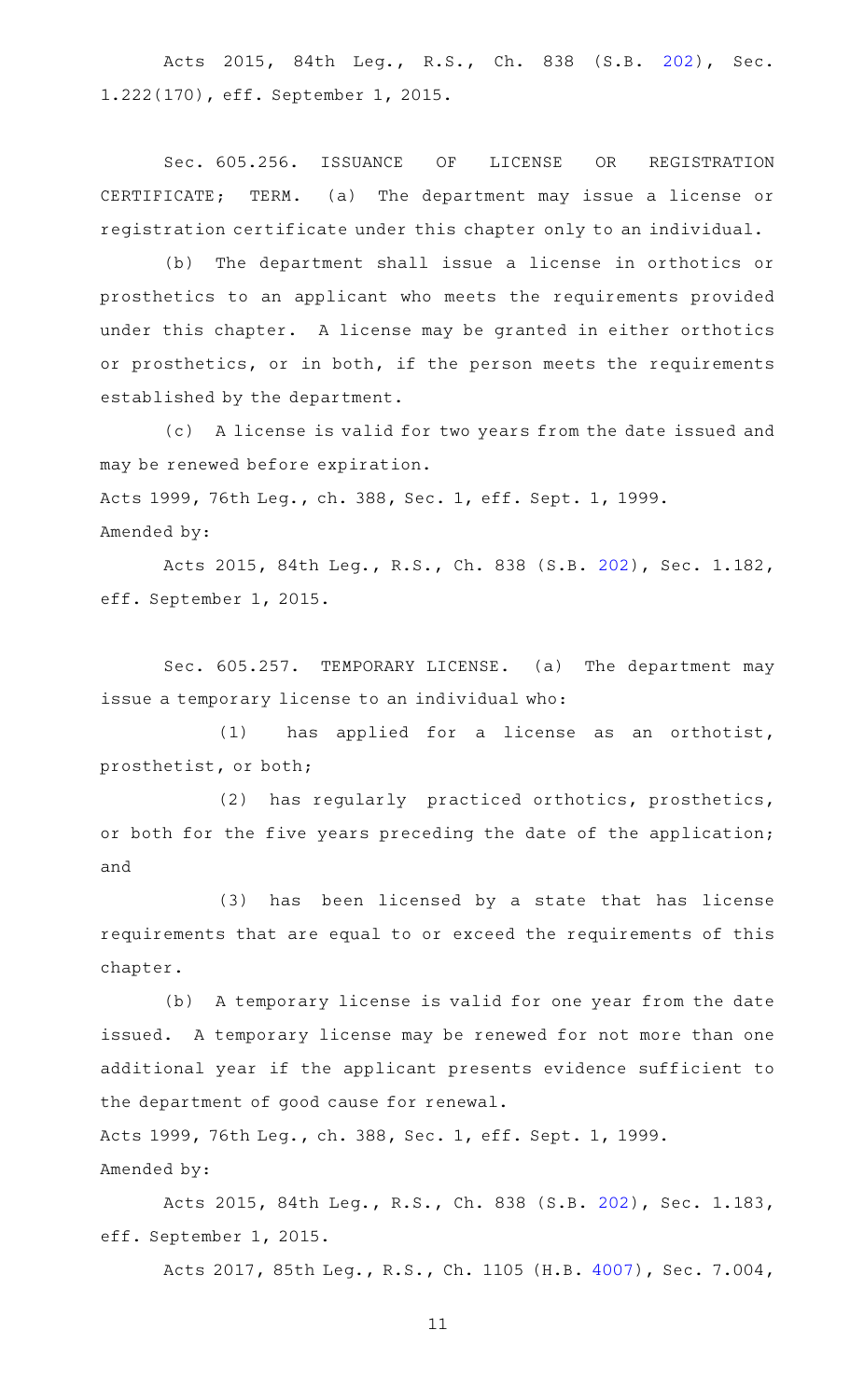eff. September 1, 2017.

Sec. 605.258. STUDENT REGISTRATION CERTIFICATE. (a) The department may issue a student registration certificate to an individual who is working toward fulfilling the requirements for a license as an orthotist, prosthetist, or prosthetist orthotist and:

(1) holds either:

(A) a bachelor's or graduate degree in orthotics and prosthetics from:

(i) an education program recognized and accredited by the Commission on Accreditation of Allied Health Education Programs that is offered at an institution of higher education; or

(ii) a practitioner education program that has education standards that are equivalent to or exceed the standards adopted by the Commission on Accreditation of Allied Health Education Programs; or

(B) a bachelor's degree in another subject and an orthotic or prosthetic certificate issued by a practitioner education program:

(i) recognized and accredited by the Commission on Accreditation of Allied Health Education Programs; or

(ii) that has education standards that are equivalent to or exceed the standards adopted by the Commission on Accreditation of Allied Health Education Programs; or

 $(2)$  is a student who:

(A) is currently enrolled in a graduate program in this state in orthotics and prosthetics that:

(i) is recognized and accredited by the Commission on Accreditation of Allied Health Education Programs; and

(ii) incorporates a professional clinical residency that meets the requirements of rules adopted under Section [605.252\(](http://www.statutes.legis.state.tx.us/GetStatute.aspx?Code=OC&Value=605.252)c); and

(B) submits to the department a written certification from the graduate program in which the student is enrolled that the student has successfully completed the academic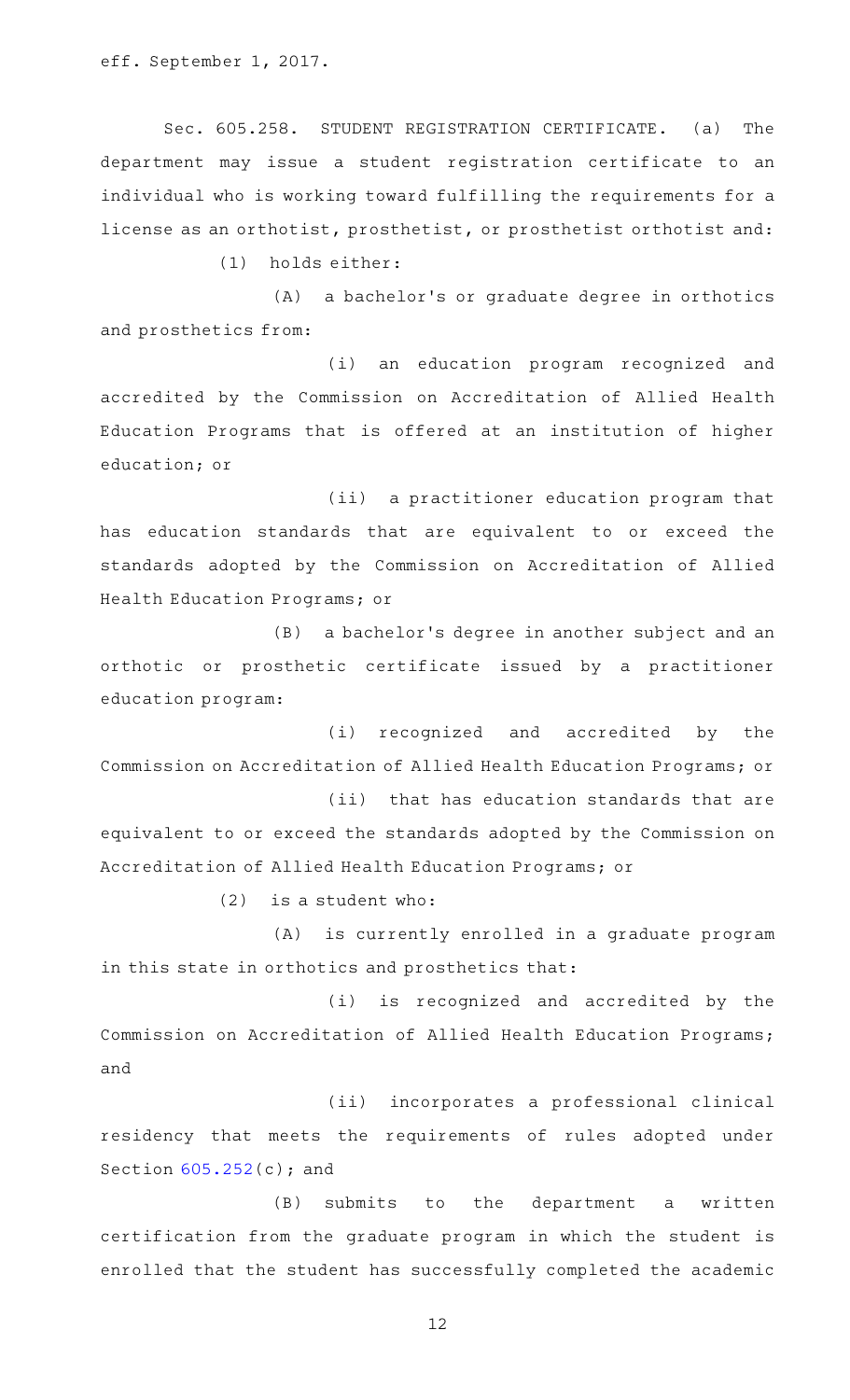prerequisites to enter a professional clinical residency.

(b) A student registrant may work only under the direct supervision of a licensed orthotist, licensed prosthetist, or licensed prosthetist orthotist who is responsible for the acts of the student registrant and licensed in the discipline of the student registrant 's clinical residency.

(c)AAA student registration certificate is valid for two years from the date issued and may be renewed once for an additional two years.

Acts 1999, 76th Leg., ch. 388, Sec. 1, eff. Sept. 1, 1999. Amended by:

Acts 2013, 83rd Leg., R.S., Ch. 511 (S.B. [141](http://www.legis.state.tx.us/tlodocs/83R/billtext/html/SB00141F.HTM)), Sec. 2, eff. June 14, 2013.

Acts 2015, 84th Leg., R.S., Ch. 838 (S.B. [202](http://www.legis.state.tx.us/tlodocs/84R/billtext/html/SB00202F.HTM)), Sec. 1.184, eff. September 1, 2015.

Sec. 605.260. ACCREDITATION OF FACILITIES. (a) The commission by rule shall establish requirements for the accreditation and the renewal of an accreditation of an orthotic or prosthetic facility in which orthotics or prosthetics are conducted. The department may issue an accreditation only to an orthotic or prosthetic facility.

(b) If a person owns more than one facility, the department may require only one application for the accreditation of each of the person's facilities. Each orthotic or prosthetic facility must meet the requirements established by commission rule.

(c) An orthotic or prosthetic facility must be under the on-site direction of an orthotist or prosthetist licensed by the department in the discipline for which accreditation is sought.

(d) The rules adopted under this section may not prohibit a licensed individual from practicing in an orthotic or prosthetic facility within the scope of the individual 's license.

(e) This section does not apply to a facility licensed under Subtitle B, Title 4, Health and Safety Code. Acts 1999, 76th Leg., ch. 388, Sec. 1, eff. Sept. 1, 1999. Amended by:

Acts 2015, 84th Leg., R.S., Ch. 838 (S.B. [202](http://www.legis.state.tx.us/tlodocs/84R/billtext/html/SB00202F.HTM)), Sec. 1.186,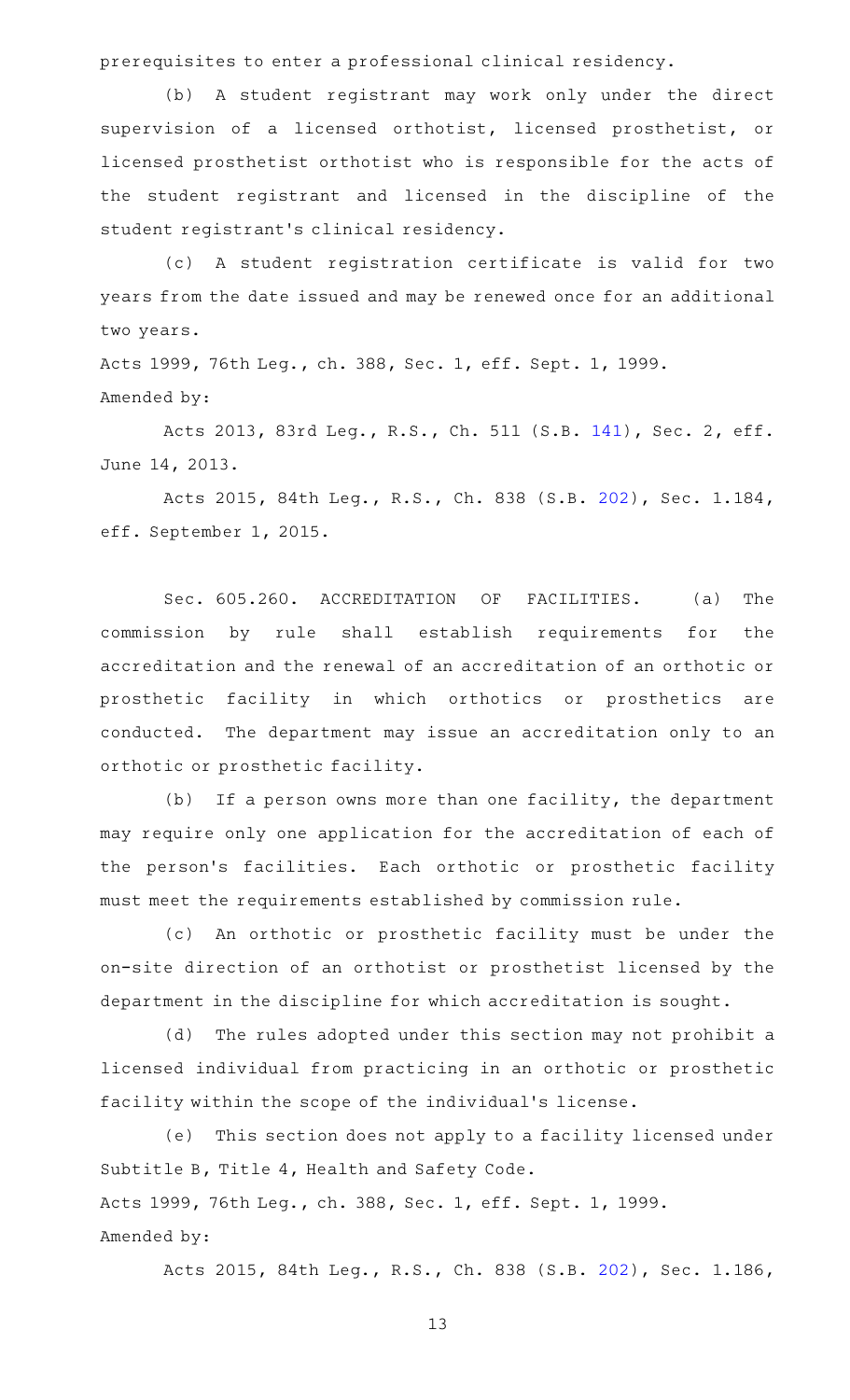## SUBCHAPTER G. EXEMPTIONS

Sec. 605.301. EXEMPTION FOR LICENSE HOLDERS OF OTHER STATE AGENCIES. This chapter does not restrict a person who holds a license issued by another state agency from performing health care services within the scope of the license holder 's applicable licensing act if the license holder:

(1) practices in conformance with the applicable laws and rules relating to the person's license; and

 $(2)$  does not:

 $(A)$  violate Section [605.251;](http://www.statutes.legis.state.tx.us/GetStatute.aspx?Code=OC&Value=605.251)

(B) represent to others that the license holder practices orthotics or prosthetics; or

(C) use the terms "prosthetist," "prosthesis," "prosthetic," "artificial limb," "orthotist," "orthosis," "orthotic," or "brace" or the letters "LP," "LPA," "LO," "LOA," "LPO," or "LPOA" or any derivative of those terms or letters in connection with the license holder 's name or practice. Acts 1999, 76th Leg., ch. 388, Sec. 1, eff. Sept. 1, 1999.

Sec. 605.302. EXEMPTION FOR STUDENTS IN ORTHOTICS OR PROSTHETICS. This chapter does not apply to the activities and services of a student in orthotics or prosthetics who is:

 $(1)$  pursuing a course of study in:

(A) an orthotic or prosthetic program at a college or university recognized and accredited by the Commission on Accreditation of Allied Health Education Programs; or

(B) an orthotic or prosthetic education program having education standards that are equivalent to or exceed the standards adopted by the Commission on Accreditation of Allied Health Education Programs; or

(2) working in a recognized training center or research facility, if the activities and services provided by the person at the training center or research facility constitute a part of the person's course of study in the discipline in which the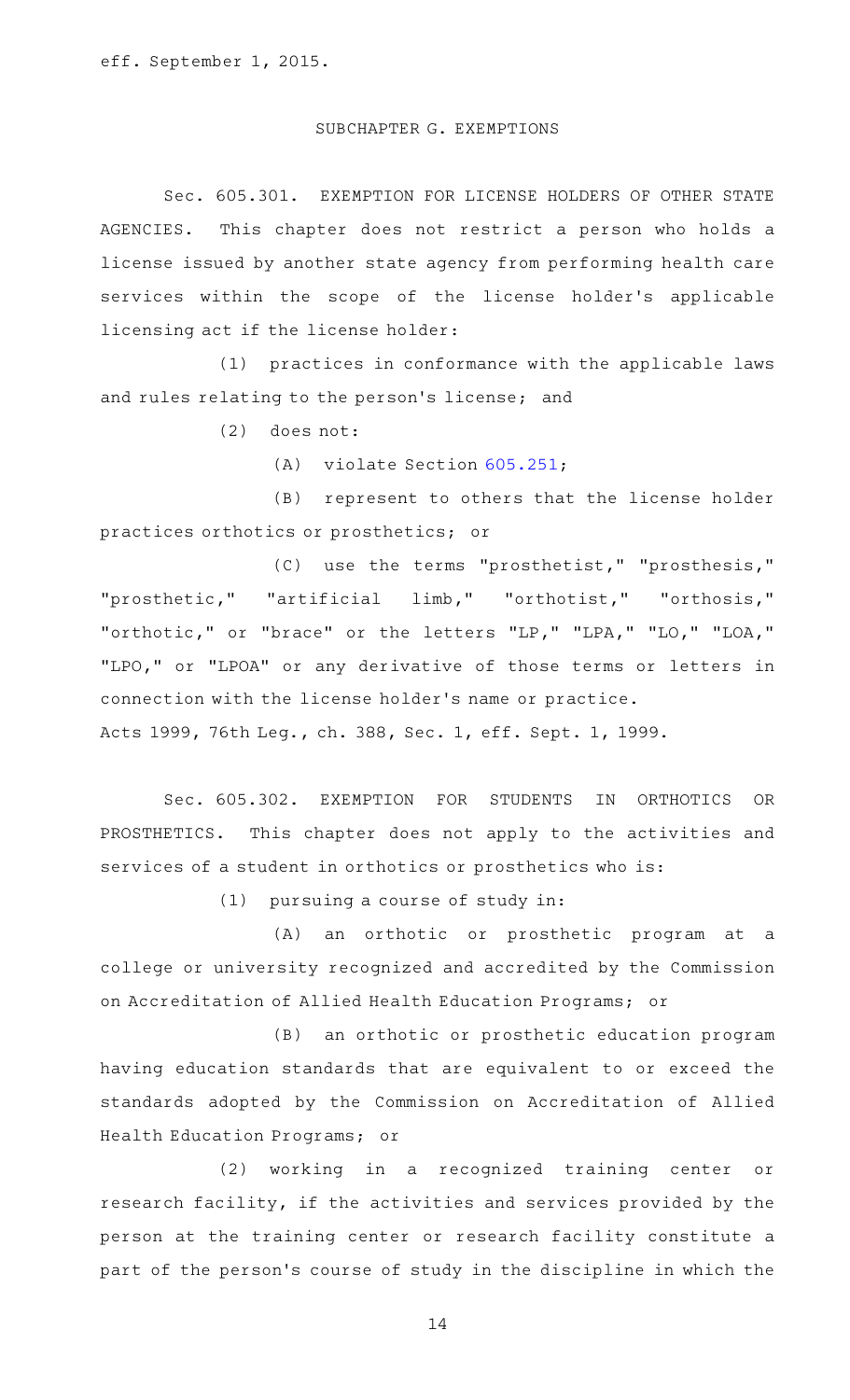person 's supervisor is licensed under this chapter. Acts 1999, 76th Leg., ch. 388, Sec. 1, eff. Sept. 1, 1999.

Sec. 605.303. EXEMPTION FOR CERTAIN LICENSE HOLDERS. This chapter does not apply to:

(1) a podiatrist practicing under Chapter  $202$ ;

(2) a chiropractor practicing under Chapter [201](http://www.statutes.legis.state.tx.us/GetStatute.aspx?Code=OC&Value=201);

(3) an occupational therapist practicing under Chapter [454;](http://www.statutes.legis.state.tx.us/GetStatute.aspx?Code=OC&Value=454) or

(4) a physical therapist practicing under Chapter [453](http://www.statutes.legis.state.tx.us/GetStatute.aspx?Code=OC&Value=453). Acts 1999, 76th Leg., ch. 388, Sec. 1, eff. Sept. 1, 1999.

Sec. 605.304. EXEMPTION FOR PEDORTHISTS. (a) In this section:

(1) "Certified pedorthist" means a person certified by the Board for Certification in Pedorthics in the design, manufacture, fit, and modification of shoes and related foot orthoses below the anatomical ankle joint as prescribed by a licensed doctor of medicine or a doctor of podiatry for the amelioration of a painful or disabling condition of the foot; and

(2) "Foot orthosis" includes prosthetic toe fillers or orthoses for use below the ankle.

(b) This chapter does not apply to a certified pedorthist. Acts 1999, 76th Leg., ch. 388, Sec. 1, eff. Sept. 1, 1999.

Sec. 605.305. EXEMPTION FOR PHARMACISTS. A pharmacist licensed by the Texas State Board of Pharmacy or a person who is working under the direct supervision of a pharmacist may practice orthotics. This chapter does not preclude a pharmacist from being reimbursed by a state-funded program for providing orthotic services.

Acts 1999, 76th Leg., ch. 388, Sec. 1, eff. Sept. 1, 1999.

## SUBCHAPTER H. PROHIBITED PRACTICES

Sec. 605.351. USE OF TITLE. A person or an employee, agent, or representative of the person may not use in connection with the